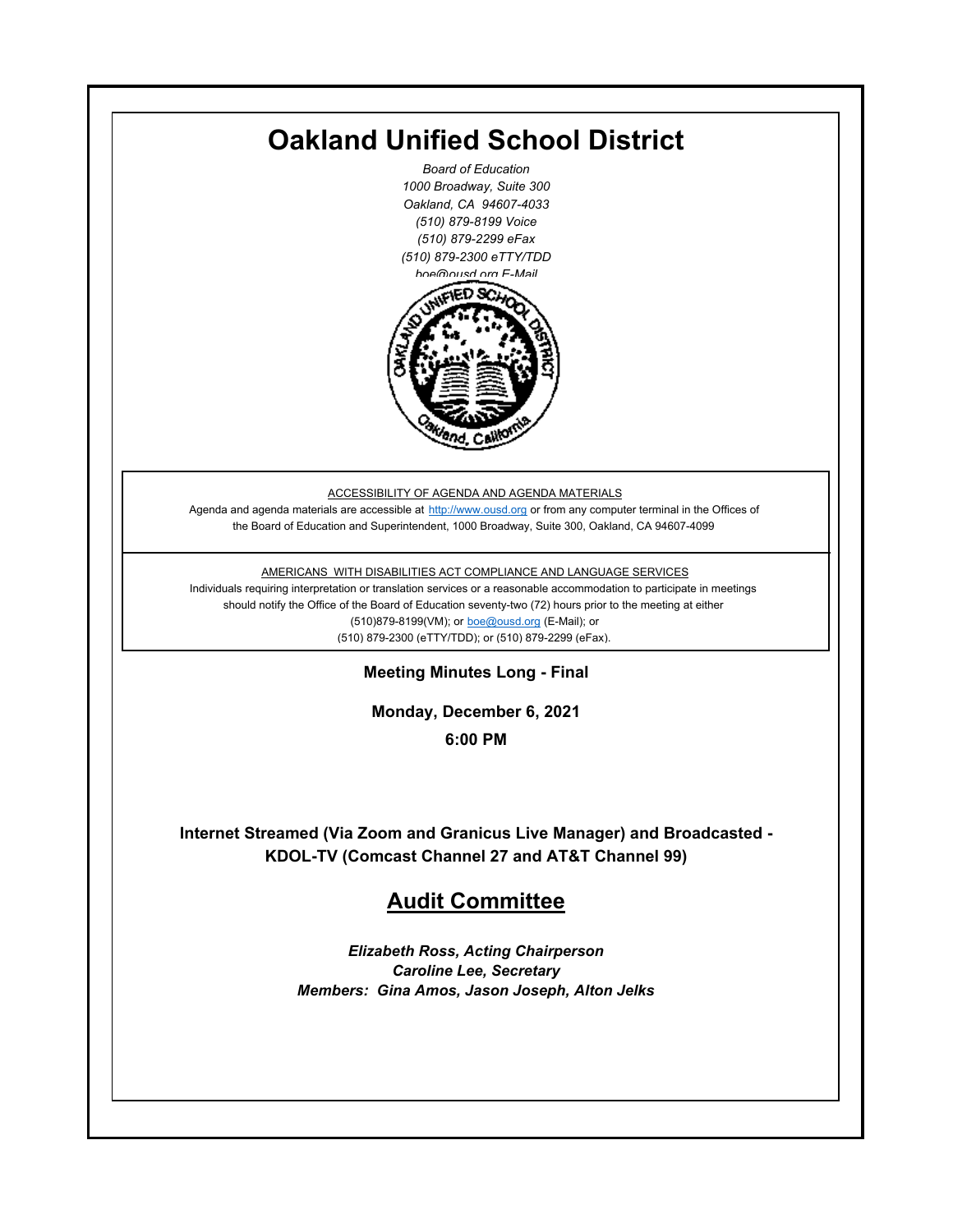LEY CUMPLIMIENTO PARA AMERICANOS CON DISCAPACIDADES Y SERVICIO DE IDIOMAS Personas que requieran servicios de traducción o interpretación o facilidades razonables para participar en juntas deberán notificar a la Oficina de la Mesa Directiva de Educación setenta y dos (72) horas antes de la junta ya sea al (510)879-8199(VM); o boe@ousd.org (E-Mail); o (510) 879-2300 (eTTY/TDD); o (510) 879-2299 (eFax).

#### 美国残障人士法案條例遵守及語言服務

個别人士需要傳譯及翻譯服務或有合理安排去參與會議的應該在舉行會議之前的七十二 (72) 小時通知教育委員 會。請致電(510)879-8199(留言);或 boe@ousd.org (電郵) ;或(510) 879-2300 (電子文字電話/聽障專用電信 設備 (eTTY/TDD));或(510) 879-2299 (電子圖文傳真 (eFax))。

#### TUÂN HÀNH ĐẠO LUẬT NGƯỜI MỸ KHUYẾT TẤT VÀ DỊCH THUẬT

Những người nào cần thông ngôn hay phiên dịch hay một sắp xếp hợp lý nào để tham gia các buổi họp phải thông báo Văn phòng của Hội đồng Giáo dục bảy mươi hai (72) tiếng đồng hồ trước buổi họp, số điện thoại (510)879-8199 (VM); hay là boe@ousd.org (E-Mail); hay là (510) 879-2300 (eTTY/TDD); hay là số (510) 879-2299 (eFax).

## សេវាបកប្រែភាសា និងការអនុលោមតាមច្បាប់ជនជាតិអាមេរិកាំងពិការ

អកណាដែលតេវការសេវាបកប្រែភាសាដោយផ្ទាល់មាត់ ឬជាលាយលក្ខអក្សរ ឬត្រូវការការជួយសម្រះសម្រលយ៉ាងសមរម្យ មយ ដើម្បីចលរមកងកិច្ចប្រជុំនានានោះ ត្រូវផ្តល់ដំណឹងទៅកាន់ទីការិយាល័យនៃក្រមប្រឹក្សាអប់រំ ឱ្យបានចិតសិបពី (72) ម៉ោង ម្មនកិច្ចប្រជុំ តាមរយៈទូរស័ព្ទ:លេខ (<u>510) 879-8199</u> បុតាមរយៈអ៊ីមែល <u>boe@ousd.org</u> បុទ្**រ**ស័ព្ទ eTTY/TDD លេខ (510) 879-2300 ប៊ូទ្មិសារលេខ (510) 879-2299។

الامتثال لقانون الأمريكيين نو ي الإعاقات (ADA) وتوفير الخدمات اللغوية من يحتاج إلى خدمات التر جمة المكتوبة أو خدمات التر جمة الفورية أو الترتيبات التيسيرية المعفّولة لكي يساهم في الإجتماعات فالمرجو منه إبلاغ مكتب إدارة التعليم إثنين وسبعين (72) ساعة قبل الإجتماع بوسيلة من الوسائل التالية: البريد الإلكتروني: 510.879.2299 boe@ousd.org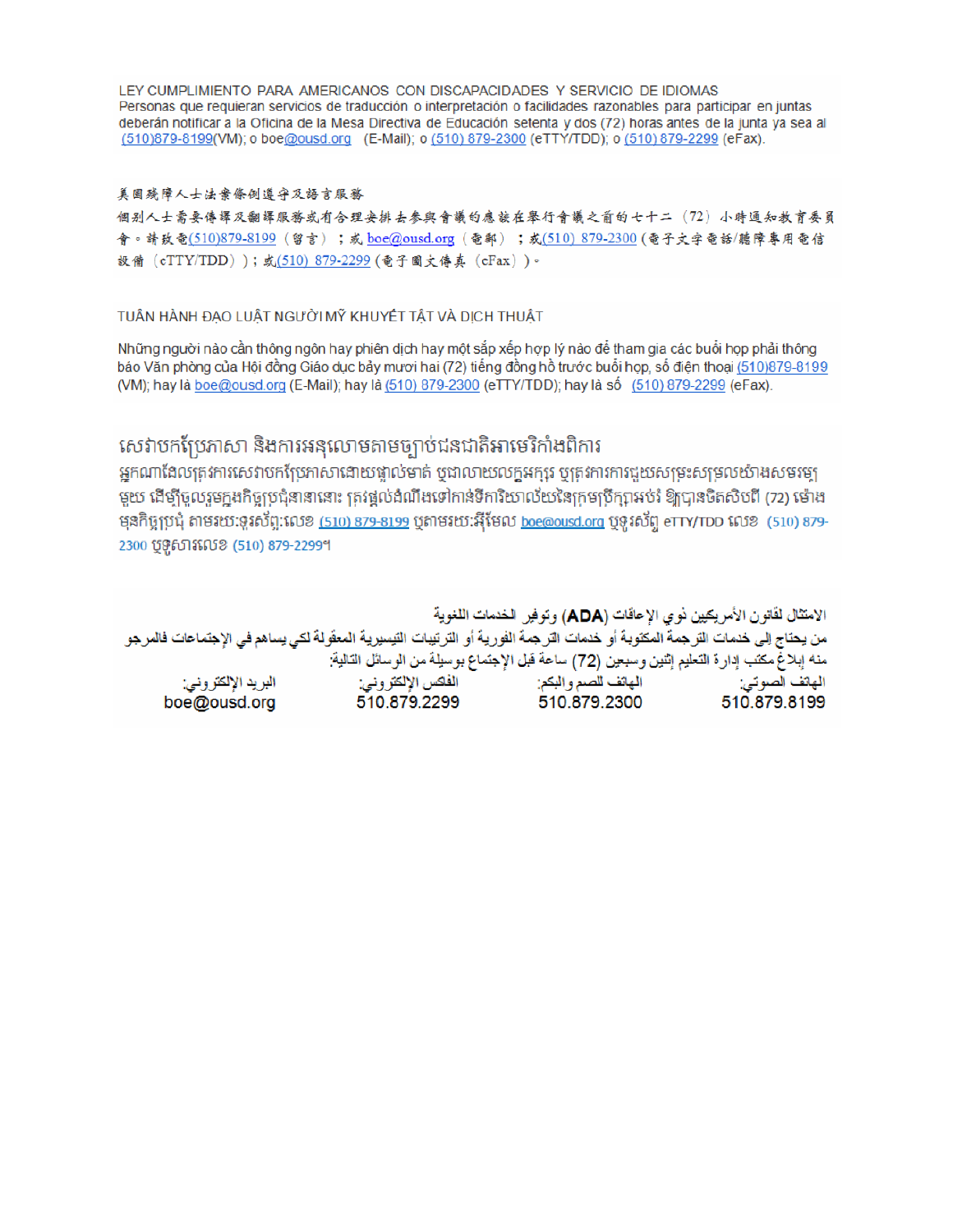## **NOTICE – EXCLUSIVELY VIRTUAL MEETING**

# **NOTICE – EXCLUSIVELY VIRTUAL MEETING (CONTINUED)**

### **A. Call to Order**

*Acting Chairperson Elizabeth Ross called the December 6, 2021 Audit Committee Meeting to order at 6:01pm.*

#### **B. Roll Call**

|  | <b>Present</b> 4 - Member Jason Joseph |
|--|----------------------------------------|
|  | Secretary Caroline Lee                 |
|  | Chairperson Elizabeth Ross             |
|  | Member Alton Jelks                     |
|  | <b>Absent</b> 1 - Member Gina Amos     |

#### **C. Speaker Request Cards/Modification(s) To Agenda**

*None*

## **D. Adoption of Committee Minutes**

| 閶 | $D-1$ | 21-3007 | Minutes - Audit Committee – August 2, 2021                                                                                                                                 |
|---|-------|---------|----------------------------------------------------------------------------------------------------------------------------------------------------------------------------|
|   |       |         | Adoption by the Audit Committee of its Meeting Minutes of August 2,<br>2021.                                                                                               |
|   |       |         | 21-3007 Minutes - Audit Committee – August 2, 2021<br><b>Attachments:</b>                                                                                                  |
|   |       |         | A motion was made by Member Jelks, seconded by Secretary Lee, that<br>the August 2, 2021 Audit Committee Minutes, be Adopted. The motion<br>carried by the following vote. |
|   |       |         | Aye: 4 - Member Jason Joseph                                                                                                                                               |
|   |       |         | Secretary Caroline Lee                                                                                                                                                     |
|   |       |         | Chairperson Elizabeth Ross                                                                                                                                                 |
|   |       |         | Member Alton Jelks                                                                                                                                                         |
|   |       | Absent: | 1 - Member Gina Amos                                                                                                                                                       |
|   |       |         | Enactment No: 21-1929                                                                                                                                                      |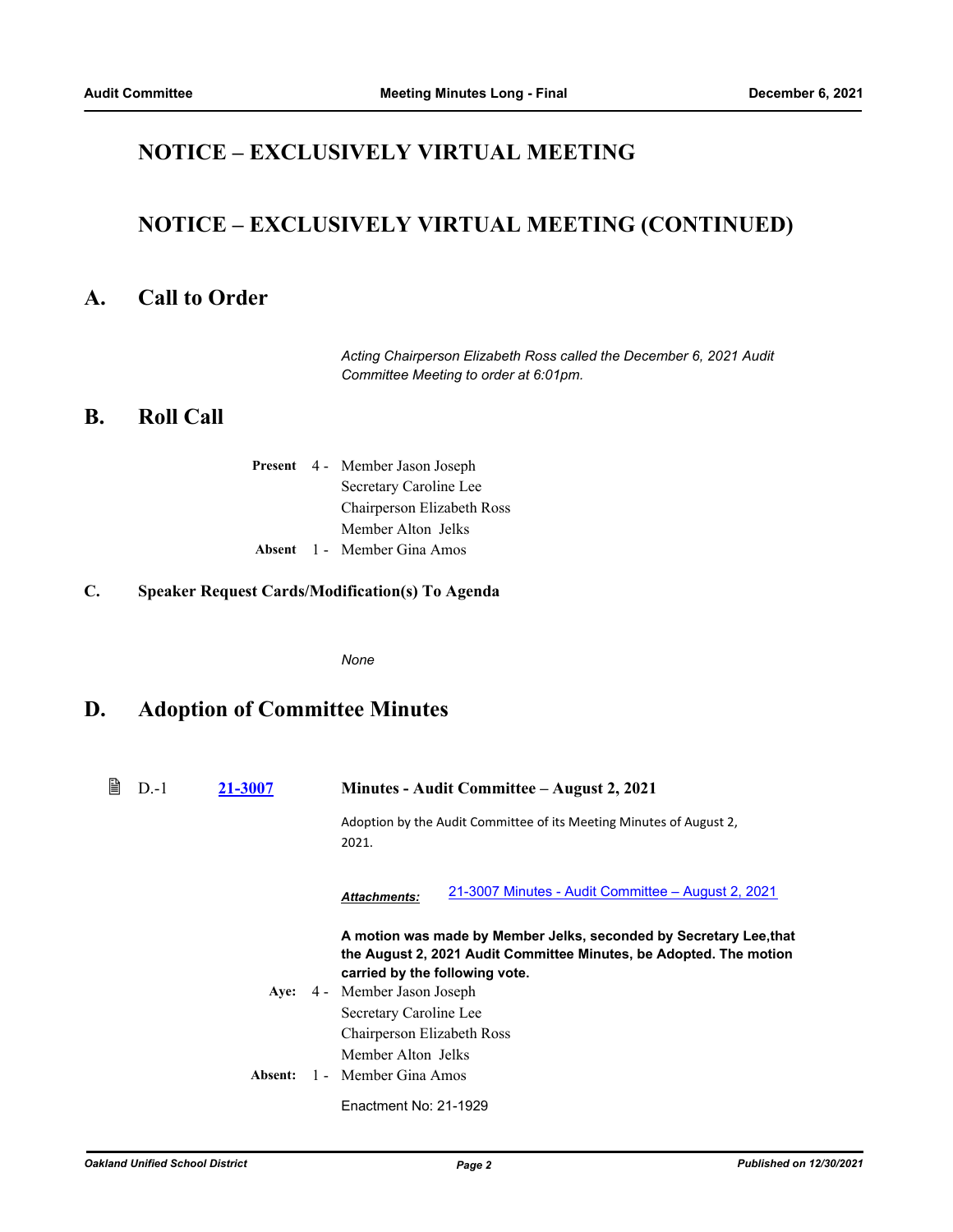| 閶 | $D-2$  | 21-2976 | Minutes - Audit Committee – September 15, 2021                                                                                                                                 |
|---|--------|---------|--------------------------------------------------------------------------------------------------------------------------------------------------------------------------------|
|   |        |         | Adoption by the Audit Committee of its Meeting Minutes of September<br>15, 2021.                                                                                               |
|   |        |         | 21-2976 Minutes - Audit Committee - September 15, 2021<br><u> Attachments:</u>                                                                                                 |
|   |        |         | A motion was made by Member Jelks, seconded by Member<br>Joseph, that the September 15, 2021 Audit Committee Minutes, be<br>Adopted. The motion carried by the following vote. |
|   |        | Aye:    | 4 - Member Jason Joseph                                                                                                                                                        |
|   |        |         | Secretary Caroline Lee<br>Chairperson Elizabeth Ross                                                                                                                           |
|   |        |         | Member Alton Jelks                                                                                                                                                             |
|   |        | Absent: | 1 - Member Gina Amos                                                                                                                                                           |
|   |        |         | Enactment No: 21-1930                                                                                                                                                          |
|   |        |         |                                                                                                                                                                                |
| 閶 | $D.-3$ | 21-2975 | Minutes - Audit Committee - October 4, 2021                                                                                                                                    |
|   |        |         | Adoption by the Audit Committee of its Meeting Minutes of October 4,<br>2021.                                                                                                  |
|   |        |         | 21-2975 Minutes - Audit Committee - October 4, 2021<br>Attachments:                                                                                                            |
|   |        |         | A motion was made by Member Jelks, seconded by Member<br>Joseph, that the October 4, 2021 Audit Committee Minutes, be Adopted.                                                 |
|   |        | Aye:    | The motion carried by the following vote.<br>4 - Member Jason Joseph                                                                                                           |
|   |        |         | Secretary Caroline Lee                                                                                                                                                         |
|   |        |         | Chairperson Elizabeth Ross                                                                                                                                                     |
|   |        |         | Member Alton Jelks                                                                                                                                                             |
|   |        | Absent: | 1 - Member Gina Amos<br>Enactment No: 21-1931                                                                                                                                  |

# **E. Adoption of the Committee General Consent Report**

*None*

## **F. Unfinished Business**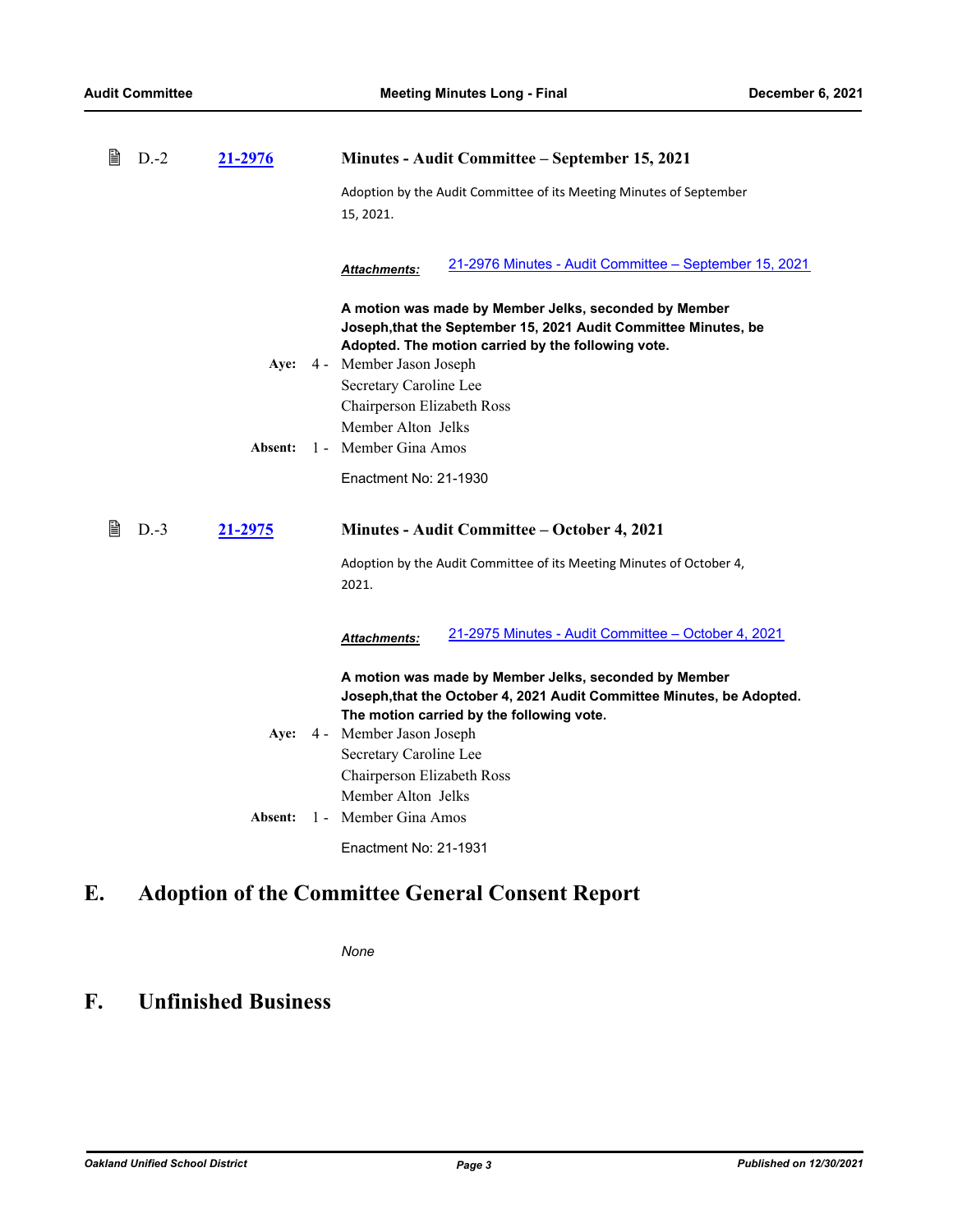| 閶 | $F-1$   | <u>21-1864</u> | <b>Audit Committee - Request for Proposal - External Auditor</b>                                                                                                                                                                                      |
|---|---------|----------------|-------------------------------------------------------------------------------------------------------------------------------------------------------------------------------------------------------------------------------------------------------|
|   |         |                | A Report to the Audit Committee by Lisa Grant-Dawson, Chief Business<br>Officer, or Designee, of the status of the Request for Proposal (RFP) to<br>select a new External Auditor for the District.                                                   |
|   |         |                | 21-1864 Audit Committee - Request for Proposal - External<br>Attachments:<br><b>Auditor</b>                                                                                                                                                           |
|   |         |                | Lisa Grant-Dawson gave a report on the RFP to select a new External Auditor<br>for the District.                                                                                                                                                      |
|   |         |                | The proposed contract for the External Auditor selected is still in review. The<br>review may be complete by January 2022.                                                                                                                            |
|   |         |                | The Audit Committee requested to add a presentation on the process of<br>selecting an External Auditor for the District on the January 2022 Agenda.                                                                                                   |
|   |         |                | Public Comment: Assata Olugbala                                                                                                                                                                                                                       |
|   |         |                | <b>Discussed</b>                                                                                                                                                                                                                                      |
|   |         |                |                                                                                                                                                                                                                                                       |
| 閶 | $F - 2$ | 21-1885        | Audit Committee – District Audit Findings – 2016-2020 School                                                                                                                                                                                          |
|   |         |                | Years – End of 2021 Calendar Year Progress Report                                                                                                                                                                                                     |
|   |         |                | A Report to the Audit Committee by Lisa Grant-Dawson, Chief Business                                                                                                                                                                                  |
|   |         |                | Officer, or Designee, of the progress made in addressing District's 2016 -                                                                                                                                                                            |
|   |         |                | 2020 Audit Findings using Committee's Issues Tracking Form including,                                                                                                                                                                                 |
|   |         |                | but not limited to, the prioritization of resolving said findings and                                                                                                                                                                                 |
|   |         |                | potential cost of the unresolved Audit Findings, if any.                                                                                                                                                                                              |
|   |         |                | 21-1885 Audit Committee - District Audit Findings -<br><b>Attachments:</b><br>2016-2020 School Years - End of 2021 Calendar Year<br><b>Progress Report</b>                                                                                            |
|   |         |                | Lisa Grant-Dawson, making the report, stated there are no updates to the<br>2016 - 2020 Audit Findings Tracker. Lisa Grant-Dawson expects the 2021<br>Audit Findings Tracker may be complete by January 2022 for the next Audit<br>Committee meeting. |
|   |         |                | <b>Public Comment: Carol Delton</b>                                                                                                                                                                                                                   |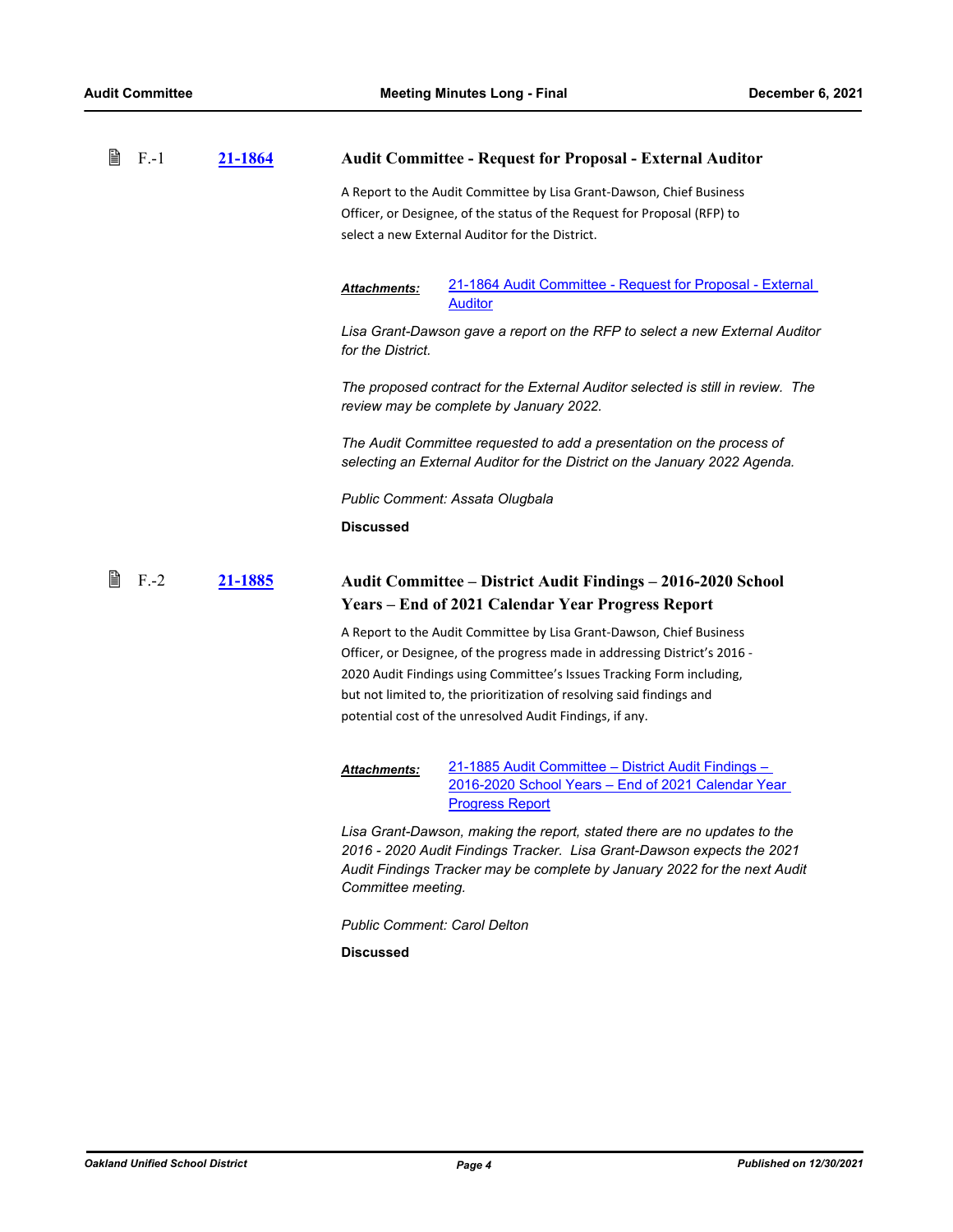| $F - 3$ | 21-2250 | <b>Audit Committee and the Budget and Finance Committee - Joint</b><br><b>Meeting</b>                                                                                                       |
|---------|---------|---------------------------------------------------------------------------------------------------------------------------------------------------------------------------------------------|
|         |         | A discussion by the Audit Committee, with VanCedric Williams, Board                                                                                                                         |
|         |         | Liaison, on the status of request to Aimee Eng, Chair, Budget and                                                                                                                           |
|         |         | Finance Committee, for a joint meeting between the bodies on topics to                                                                                                                      |
|         |         | be mutually determined.                                                                                                                                                                     |
|         |         | Director VanCedric Williams gave a report on the status of request for a joint<br>meeting between the Budget and Finance (B&F) Committee and the Audit<br>Committee.                        |
|         |         | No date has been selected for the Joint meeting. The B&F Committee will<br>select some potential dates for the Audit Committee to review and agree<br>upon for a joint meeting.             |
|         |         | The Audit Committee mentioned one of the purposes for a joint meeting is to<br>review the Audit report with the newly selected external auditor in collaboration<br>with the B&F Committee. |
|         |         | <b>Public Comment: Carol Delton</b>                                                                                                                                                         |
|         |         | <b>Discussed</b>                                                                                                                                                                            |
|         |         |                                                                                                                                                                                             |

# **G. New Business**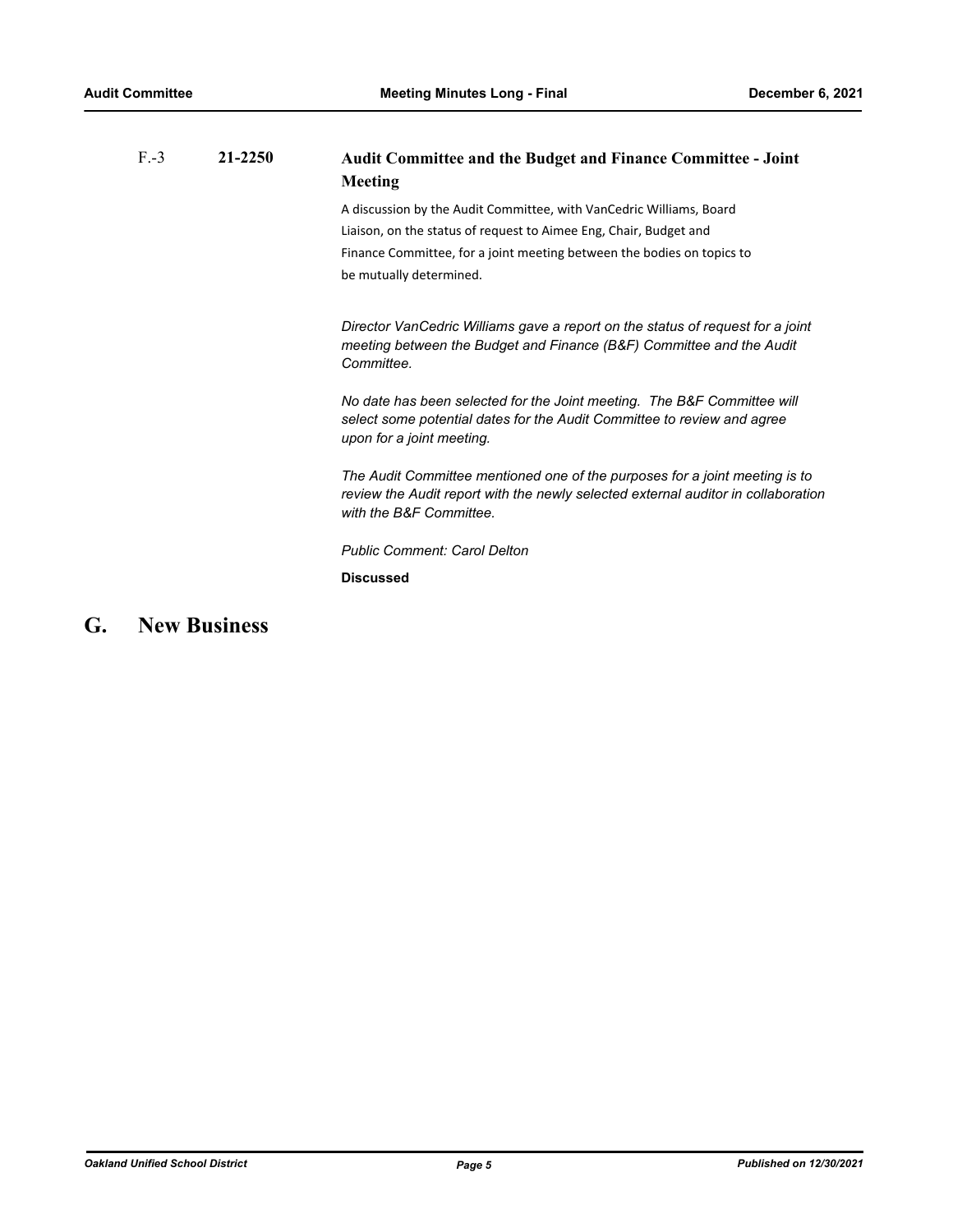#### 昏 G.-1 **[21-3005](http://ousd.legistar.com/gateway.aspx?m=l&id=/matter.aspx?key=54139) Discussion - Roles and Responsibilities - Audit Committee**

A discussion by the Audit Committee of the following subject matter:

- Audit Committee Handbook (see attachment)
- · Semi Annual Letter to the Board of Education (recommend auditor to Board of Education; scope of involvement and our progress made to date on audit findings - draft and review)
- Audit Committee Minutes (Does Committee need minutes that go beyond votes?)
- Future Agenda Topics:
	- o Review of 2021 Audit Report (January?)
	- o Audit Committee Officer Elections
	- o Post 2021 Audit Report Follow-up with District Staff and Independent Auditor
	- o Draft Letter to Board of Education Regarding 2021 Audit Report (February?)

[21-3005 Handbook - Discussion - Roles and](http://ousd.legistar.com/gateway.aspx?M=F&ID=101716.pdf)  Responsibilities - Audit Committee *Attachments:*

*The Audit Committee discussed the following subject matters:*

*Audit Committee Handbook - Secretary Caroline Lee volunteered to edit the draft Audit Committee Handbook.*

*Semi Annual Letter to the Board of Education - The Audit Committee plans to draft an annual letter to the Board of Education after the Audit Committee reviews the 2021 Audit. The Audit Committee discussed courses of action to potentially draft an interim letter to the Board of Education before the Audit review. The Audit Committee at a future date will select a member to draft the annual letter to the Board of Education.*

*Audit Committee Minutes - Acting Chairperson Elizabeth stated that the Board Office staff is responsible for authoring and publishing the Audit Committee minutes and there is no need for the Audit Committee to take additional minutes.*

*Future Agenda Topics*

*Review of 2021 Audit Report - Potentially on the January 2022 Agenda. Audit Committee Officer Elections - Will happen on the first Audit Committee meeting in January 2022.*

*Public Comment: Carol Delton*

**Discussed**